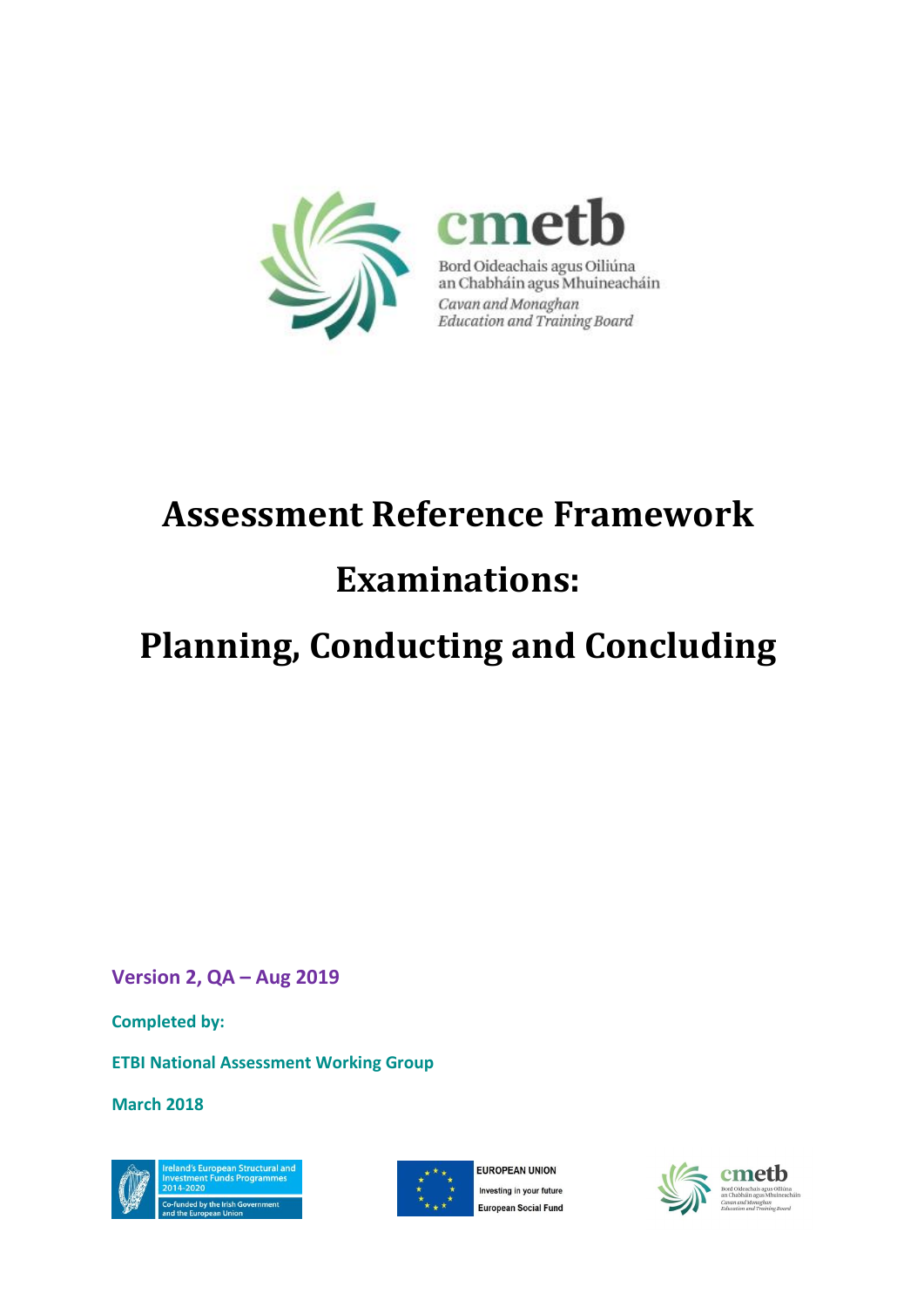# **Table of Contents**

| 1.       |                                                                                     |  |
|----------|-------------------------------------------------------------------------------------|--|
| 2.       |                                                                                     |  |
| 2.1.     |                                                                                     |  |
| 2.2.     |                                                                                     |  |
| 2.3.     |                                                                                     |  |
|          |                                                                                     |  |
| 3.       |                                                                                     |  |
| 3.1.     |                                                                                     |  |
| 3.2.     |                                                                                     |  |
| 3.3.     |                                                                                     |  |
| 3.4.     |                                                                                     |  |
| 4.       |                                                                                     |  |
| 4.1.     |                                                                                     |  |
| 4.1.1.   |                                                                                     |  |
| 4.1.2.   |                                                                                     |  |
| 4.1.3.   |                                                                                     |  |
| 4.1.4.   |                                                                                     |  |
| 4.1.5.   |                                                                                     |  |
| 4.1.6.   |                                                                                     |  |
| 4.2.     |                                                                                     |  |
| 4.2.1.   |                                                                                     |  |
| 4.2.1.1  |                                                                                     |  |
| 4.2.1.2. |                                                                                     |  |
| 4.2.1.3. |                                                                                     |  |
| 4.2.1.4. |                                                                                     |  |
| 4.2.1.5. |                                                                                     |  |
| 4.2.1.6. |                                                                                     |  |
| 4.2.2.   |                                                                                     |  |
| 4.2.2.1. |                                                                                     |  |
| 4.2.2.2. |                                                                                     |  |
| 4.2.2.3. |                                                                                     |  |
| 4.2.3.   |                                                                                     |  |
| 4.2.3.1. |                                                                                     |  |
| 4.2.3.2. |                                                                                     |  |
| 4.2.3.3. |                                                                                     |  |
| 4.2.3.4. |                                                                                     |  |
| 4.2.3.5. | Learners who have completed at least ten (10) minutes before the concluding time 12 |  |
| 4.3.     |                                                                                     |  |
|          |                                                                                     |  |
|          |                                                                                     |  |
|          |                                                                                     |  |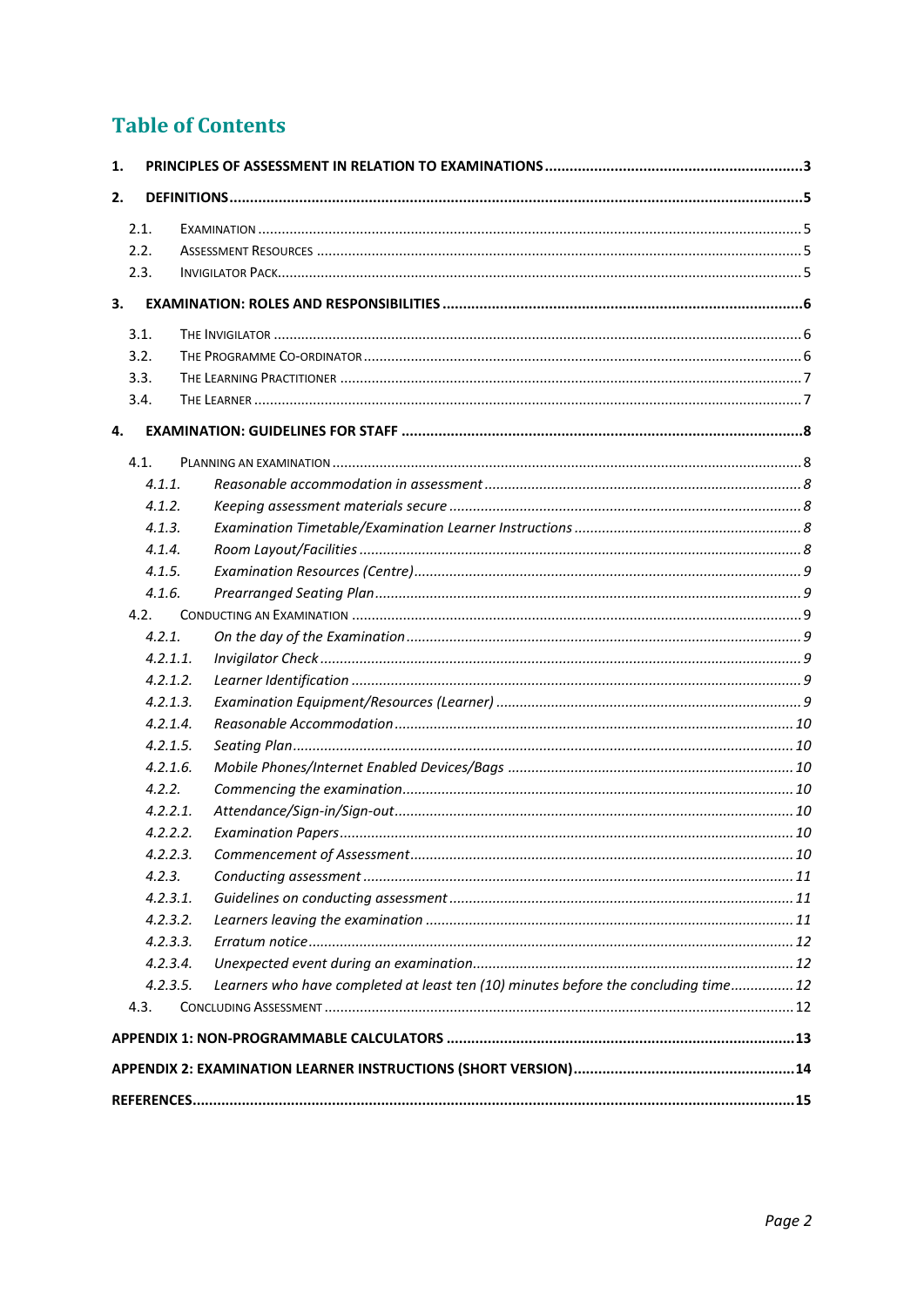# <span id="page-2-0"></span>**1. Principles of Assessment in relation to Examinations**

Quality assured assessment ensures that in criterion referenced assessment "learners are assessed and the assessment judgment is made based on whether the learner has reached the required national standards of knowledge, skill and competence for the award" (QQI, 2013 p.5). Central to quality assured assessment is the assumption that learners are assessed in a fair and consistent manner in line with the award standard. Quality assured assessment ensures adherence to the principles of assessment.

The following sets forth the principles of assessment which apply to this document: these principles are based on the QQI (2013) principles for assessment.

1. Validity

Validity is a fundamental assessment principle ensuring that an assessment measures what it is designed to measure: the relevant standard of knowledge, skill or competence required for an award should be assessed.

Validity in assessment occurs when:

- Assessment is fit for purpose (i.e. a practical assessment assesses a practical skill)
- Learners can produce evidence which can be measured against the award standard
- Assessors can make accurate assessment decisions
- Assessment is accessible to all candidates who are potentially able to achieve it

#### 2. Reliability

Reliability in assessment ensures that assessment measurement is accurate: the knowledge, skills and competence which the assessment measures should produce reliable and accurate results. Reliability in assessment ensures that results are consistent under similar conditions.

Reliability in assessment occurs when:

- The assessment is based on valid assessment techniques
- Assessment conditions are consistent
- Learner evidence is reliable
- Results are consistent across various assessors, contexts, conditions and learners over time.
- 3. Fair

Fairness in assessment supports the validity and reliability principles and provides equal opportunity to all learners. Fairness in assessment ensures: learners have access to appropriate resources/equipment in assessment; assessment design and implementation are fair to all learners; and policies and procedures exist to ensure fair assessment of learners.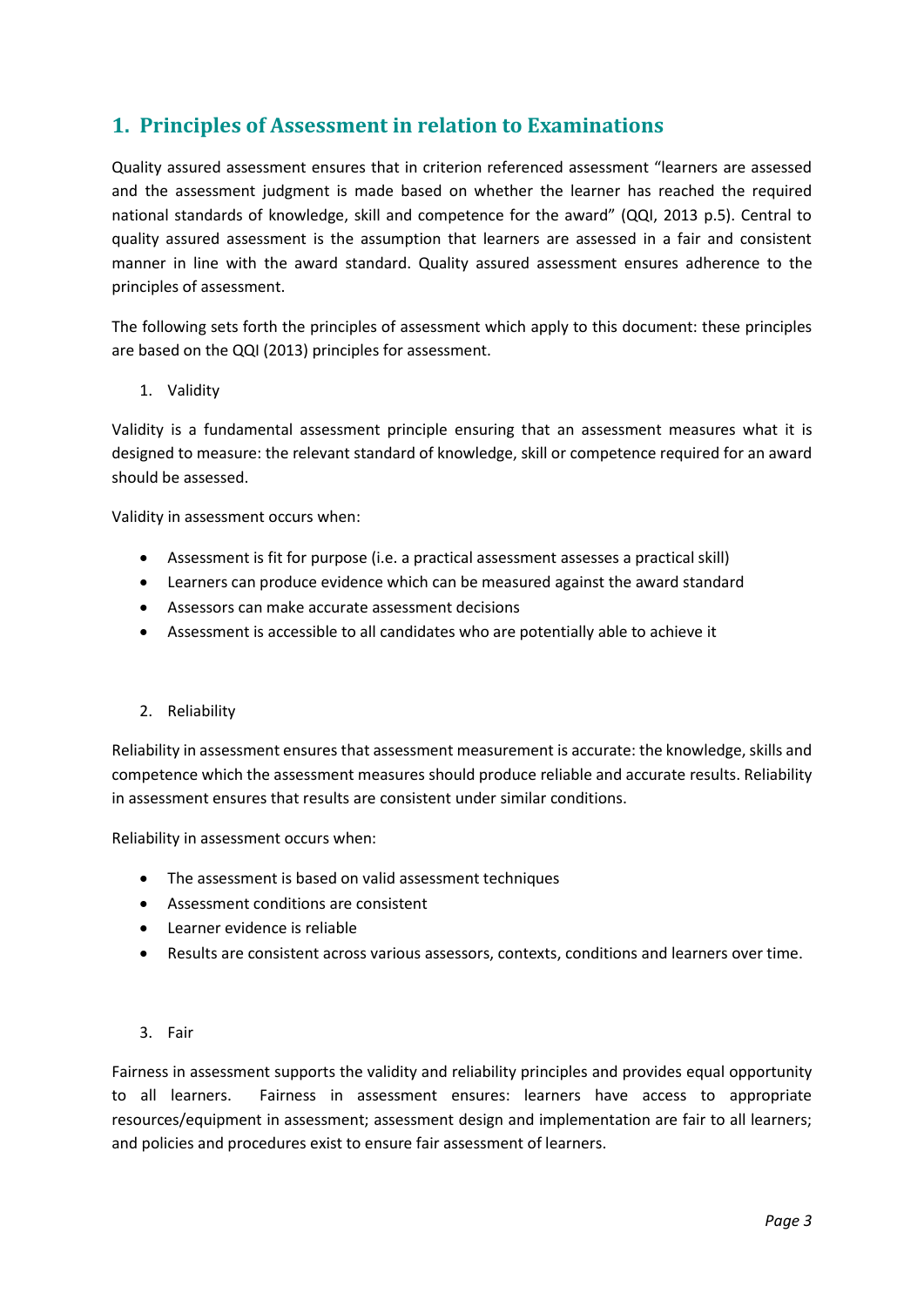#### 4. Quality

Quality in assessment ensures that all assessment processes are quality assured.

#### 5. Transparency

Transparency in assessment ensures that assessment policy and procedures provide clarity to all relevant stakeholders.

#### Based on QQI Principles for Assessment (QQI, 2013)

<span id="page-3-0"></span>In order to ensure adherence to the principles of assessment, the following process should be followed in relation to planning, conducting and concluding examinations. This will thus ensure that assessment is fair for all learners along with being reliable and consistent across CMETBs programmes and modules.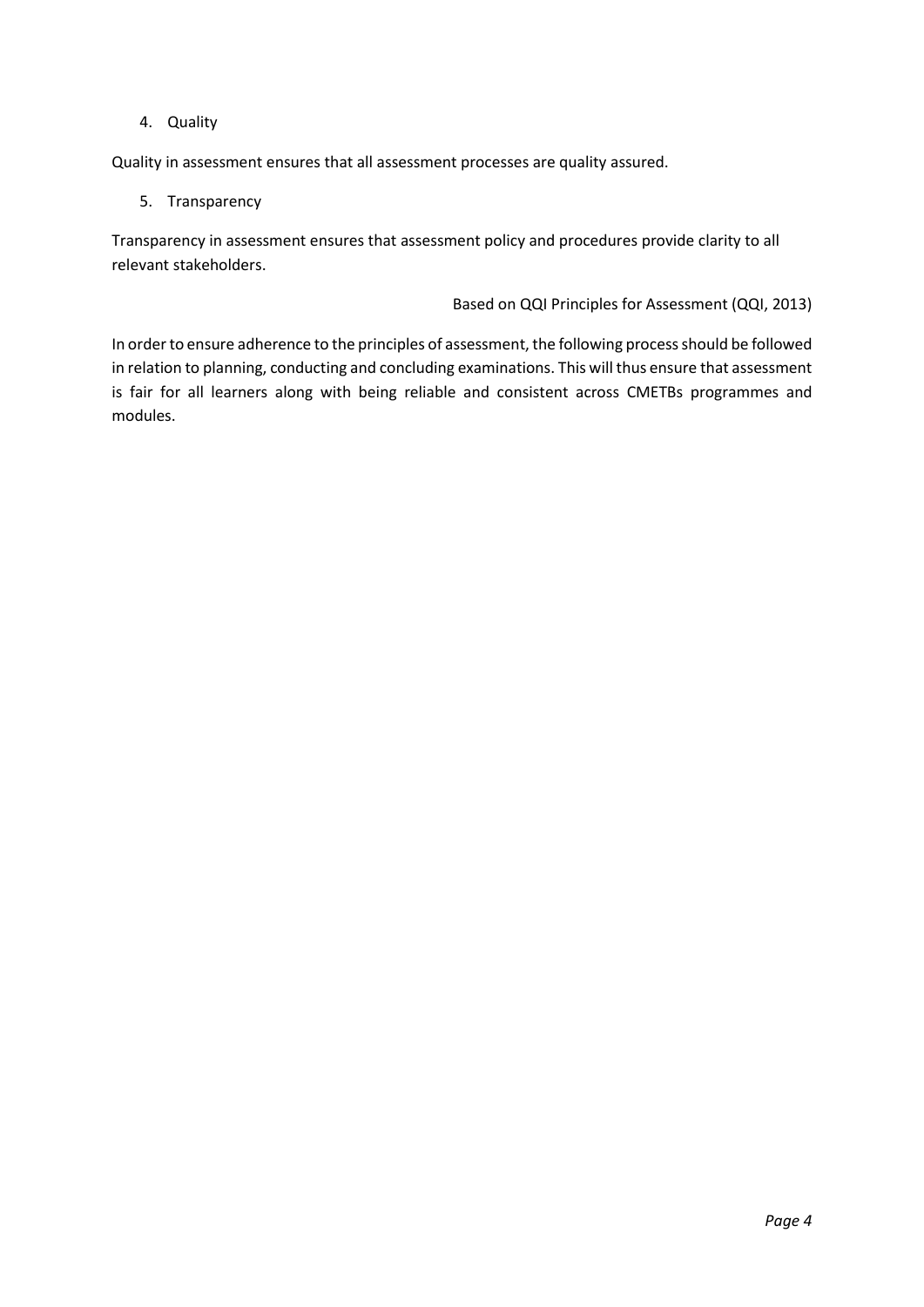# **2. Definitions**

#### <span id="page-4-0"></span>2.1.**Examination**

Examination refers to any theory based, oral, aural, online or practical examination **which occurs on a specific date and for a specific duration**. All other assessment techniques, including assignment, collection of work, learner record, project and skills demonstration are not informed by this document.

#### <span id="page-4-1"></span>2.2.**Assessment Resources**

Assessment resources refer to any **permitted** resources which learners require in an examination as informed by the programme. Examples include, but are not limited to:

- **Dictionaries**
- Maths formulae and log tables
- Art materials
- Non-programmable calculators (see Appendix 1)

Some learners may require specific resources: these should be considered and approved under the *Reasonable Accommodation in Assessment*.

#### <span id="page-4-2"></span>2.3.**Invigilator Pack**

The Invigilator pack refers to the following documentation which should be used by all Invigilators in an examination:

- Examination Learner Instructions (Short Version) (Appendix 2)
- *Examinations: Planning, Conducting and Concluding* and any other relevant Centre and specific awarding body assessment procedures
- *Learner Assessment Malpractice* guidelines (guidelines on what to do if a serious incident occurs)
- Examination documentation (e.g. examination papers, etc.)
- Sign-in sheet or sign-out sheet (where applicable) and Invigilator Report (can be a combined document). This document should list all learners sitting the examination along with a space for learners to sign in / out. Additionally, the report should allow the Invigilator to record any incidents which occurred during the examination.
- Seating Plan
- Any specific resources needed for the assessment (e.g. printer paper, working computers, pens, papers, USB keys) and checked prior to the examination
- Door sign (Exam in progress; No unauthorised access)

The Invigilator pack is prepared by the Learning Practitioner or other person designated by the Programme Co-ordinator.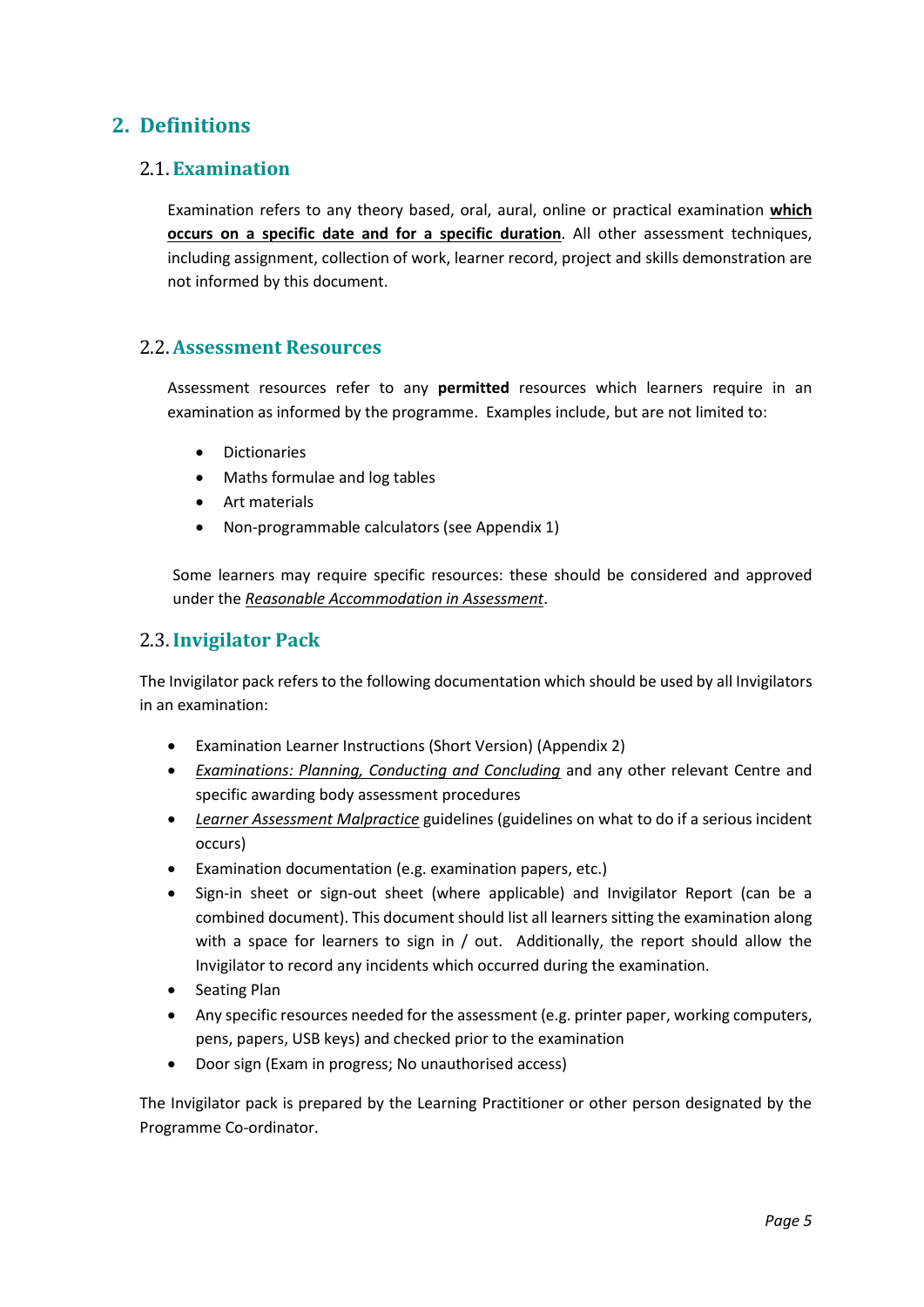# <span id="page-5-0"></span>**3. Examination: Roles and Responsibilities**

#### <span id="page-5-1"></span>3.1.**The Invigilator**

The Invigilator must:

- Be in attendance **at least thirty (30) minutes** prior to the commencement of the examination
- Distribute examination papers and any other specific assessment instructions
- Note the actual start, duration and finish time on a white board/flipchart/other and read aloud same to learners
- Actively monitor the learners, for the entire duration of the examination, thus ensuring the proper conduct of the examination. The Invigilator is required to give their **entire attention** to the work of invigilating: the use of mobile phones or personal music appliances; reading of newspapers, or books; personal/work related activities; or engaging in any occupation other than invigilating, during the examinations, is strictly forbidden. The Invigilator should not bring in to the Examination Centre, any items (including newspapers, books, other personal/work related materials) other than those which relate to the examination.
- Deal with any problems which may arise. It is recommended that there is another member of staff available on site (or within close proximity) in the case of any emergency.
- Adhere to the guidelines in this document for when commencing, conducting and concluding an examination (see Section 4).
- Adhere to any other specific guidelines as specified by the awarding body

#### <span id="page-5-2"></span>3.2.**The Programme Co-ordinator**

The Programme Co-ordinator must:

- Assign examination locations (e.g. rooms) and designates the Invigilator (ensuring no conflict of interest exists)
- Ensure that the room layout and relevant facilitates are fit for purpose (see 4.1.4 and 4.1.5)
- Assign the role of Invigilator Pack compilation to the Learning Practitioner or other designated person
- Ensure that all learning practitioners have submitted dates for examinations in advance of the programme commencing and that learners have been given sufficient notice of an examination taking place
- Ensure that the Invigilator is aware of any reasonable accommodation in assessment pertaining to the specific examination.
- <span id="page-5-3"></span>• Prepare the invigilator pack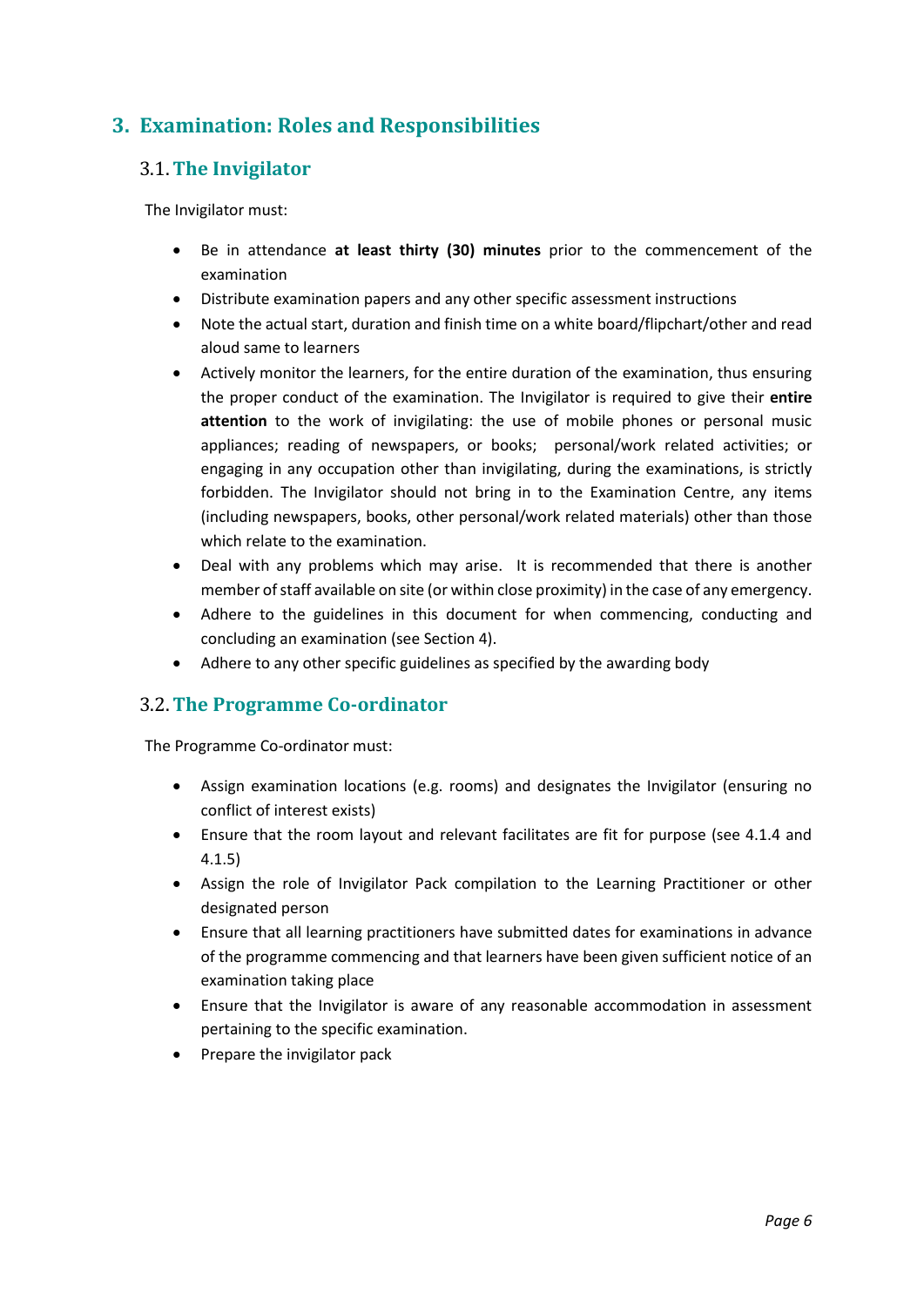### 3.3.**The Learning Practitioner**

The Learning Practitioner must:

- Ensure secure storage of assessment materials (examination papers, outline solutions and marking schemes, etc.) in line with the *Secure Storage policy*
- Distribute the assessment plan including examination dates to learners at the earliest opportunity
- Prepare the Invigilator pack (if requested by Programme Co-ordinator)

Where possible, the Learning Practitioner, or person responsible for the paper, will ensure that s/he or a person capable of handling queries shall be available at the examination or by telephone when the event is underway.

#### <span id="page-6-0"></span>3.4.**The Learner**

The learner must:

- Take responsibility to note carefully the assessment: date/time; duration; and examination location, as fixed on the timetable, for the examination in the modules in which the learner intends to present himself/herself.
- Be responsible for making their own arrangements to ensure timely attendance at the examination.
- **Be in attendance within at least fifteen (15) minutes) before the hour stated in the timetable**.
- **Not enter the examination after thirty (30) minutes** from the time at which the examination began (recommended time for 2 hour examination). Access to a learner will be denied after the specified time has elapsed (unless the invigilator is satisfied that the learners need to leave is genuine e.g. because of illness, urgent need to visit the toilet – see section 4.2.3.2).
- **Not leave the examination until at least thirty (30) minutes** from the time at which the examination began (recommended time for 2 hour examination). Permission to the learner will be denied until after the specified time has elapsed.
- Present a valid photo ID (passport, drivers licence, college ID or public services card) for inspection by the invigilator where the learners are unknown (e.g. larger Centres)
- Not bring into the examination, or have in his/her possession or under his/her control or within his/her reach, whilst he/she is in such room:
	- o Any resource, memorandum, notes, etc, except those as permitted under the particular examination
	- o Any electronic equipment including iWatch or equivalent etc.
- Be responsible for their personal property. Where small bags (e.g. handbags) are permitted in the examination learners are responsible for their own property. Small bags should be placed away from learners on the floor, not accessible during the examination, and phones must be switched off. Bags must be placed on the floor and out of the reach of each learner
- Sit the examination/practical assessment at the published time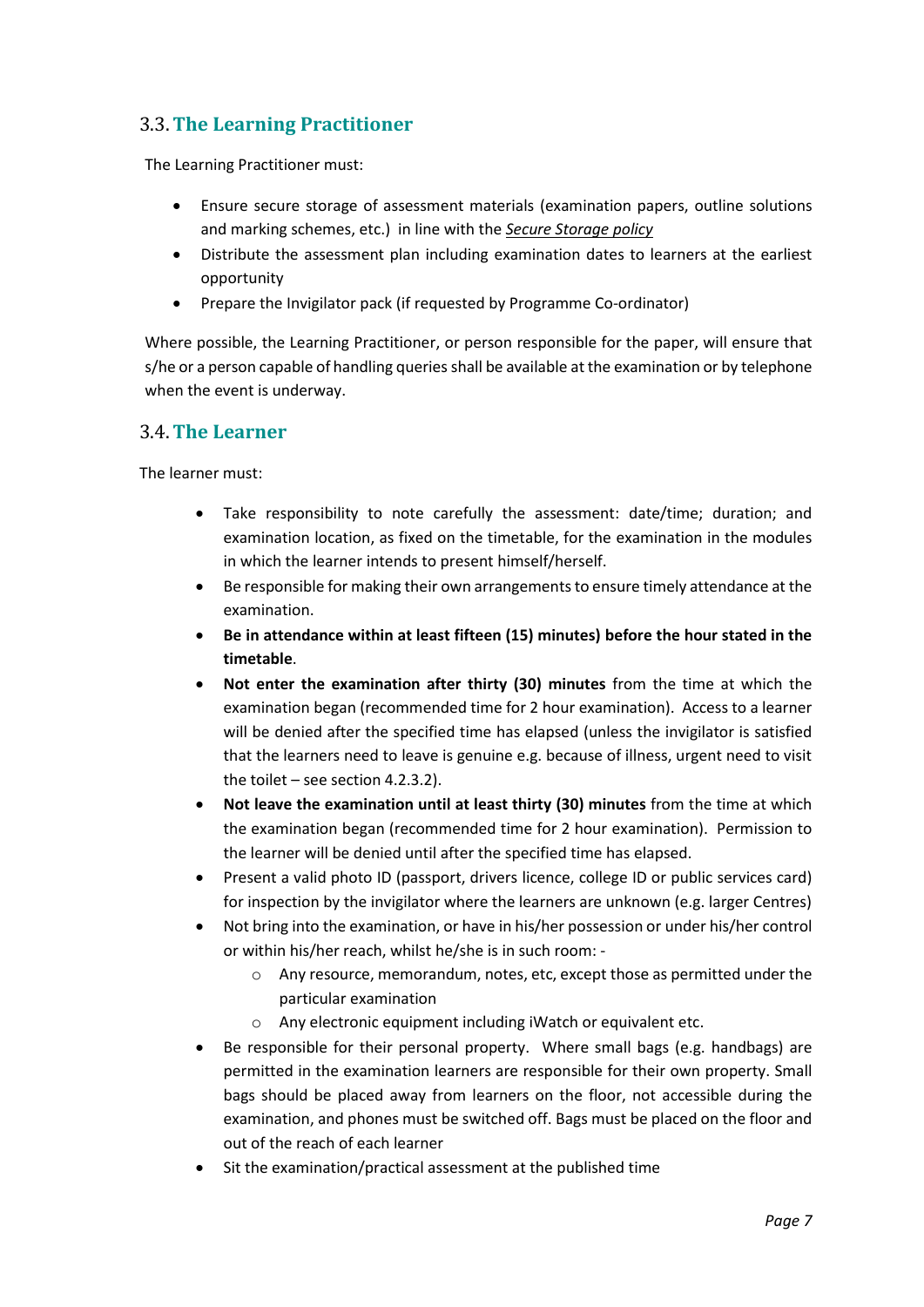- Adhere to the guidelines in this document
- Be aware of the implications of any malpractice
- Sign and submit all assessment materials after the examination
- No learner shall be permitted to leave the examination **in the final ten (10) minutes**  of the examination time (recommended time for 2 hour examination).

## <span id="page-7-0"></span>**4. Examination: Guidelines for staff**

#### <span id="page-7-2"></span><span id="page-7-1"></span>4.1.**Planning an examination**

#### **4.1.1. Reasonable accommodation in assessment**

The Invigilator should be notified by the Programme Coordinator of any reasonable accommodation in assessment pertaining to the specific examination. (Please refer to *Reasonable accommodation in assessment*)

#### <span id="page-7-3"></span>**4.1.2. Keeping assessment materials secure**

All Learning Practitioners are responsible for the secure storage of assessment materials (examination papers, outline solutions and marking schemes, etc.) in line with *Secure Storage* policy. They should make the assessment materials available for the Invigilator in line with the Centre policy.

#### <span id="page-7-4"></span>**4.1.3. Examination Timetable/Examination Learner Instructions**

Sufficient notice of examination timetables should be given to the learners

While the assessment plan should be made available at the commencement of the programme, the examination dates should be published using Centre's communication system (e.g. notice board, moodle, email, etc.) within **at least one (1) month** prior to the examination.

A copy of the Examination Learner Instructions (Short Version) (Appendix 2) should be distributed to the learner in advance of the assessment.

#### <span id="page-7-5"></span>**4.1.4. Room Layout/Facilities**

- The room layout and relevant facilities need to be checked so that they are fit for purpose. Sufficient space around learners must be available in order to maintain assessment integrity.
- All posters/diagrams/wall materials/etc. (which may impact the validity of the specific assessment) should be removed prior to the examination
- A working clock should be available and visible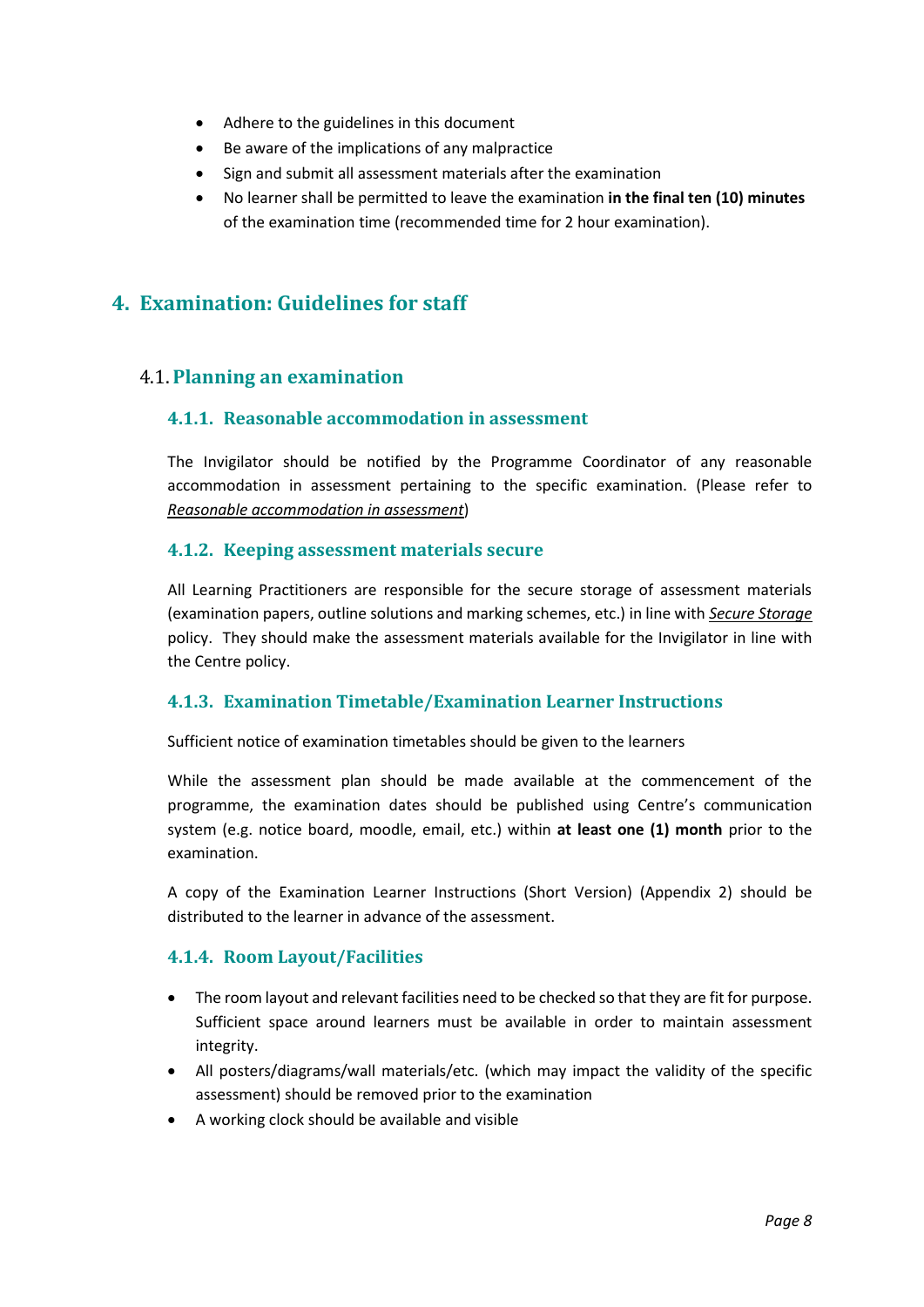#### <span id="page-8-0"></span>**4.1.5. Examination Resources (Centre)**

Any examination resources needed for the assessment (e.g. printer paper, working computers, internet access, pens, papers, USB keys) should be provided and checked prior to the assessment

All examination resources provided by the Centre need to be checked to ensure the integrity of the examination

#### <span id="page-8-1"></span>**4.1.6. Prearranged Seating Plan**

In some instances (e.g. awarding body requirement), a seating plan may be required prior to the examination.

#### <span id="page-8-3"></span><span id="page-8-2"></span>4.2.**Conducting an Examination**

#### <span id="page-8-4"></span>**4.2.1. On the day of the Examination**

#### **4.2.1.1. Invigilator Check**

The Invigilator should sign out the Examination materials from the secure storage location and this should be co-signed by the Programme Co-ordinator or designated person.

The Invigilator should take the Invigilator Pack to the Examination.

The Invigilator must report on any issues which may arise using the materials/reporting template located in the Invigilator Pack.

#### **4.2.1.2. Learner Identification**

<span id="page-8-5"></span>In some examinations where the learners are not known to the Invigilator, learners may need to verify identity. Examples of learner identification include but are not limited to:

- Photo ID (Passport, Drivers Licence or Public Services Card)
- Learning Practitioner verification (or Centre Manager, Programme Coordinator**)**

<span id="page-8-6"></span>The Invigilator should confirm the identification of each learner.

#### **4.2.1.3. Examination Equipment/Resources (Learner)**

<span id="page-8-7"></span>All examination resources provided by the learner (e.g. dictionaries) must to be submitted to the Invigilator by the learner: these resources are checked by the Invigilator to ensure the integrity of the examination.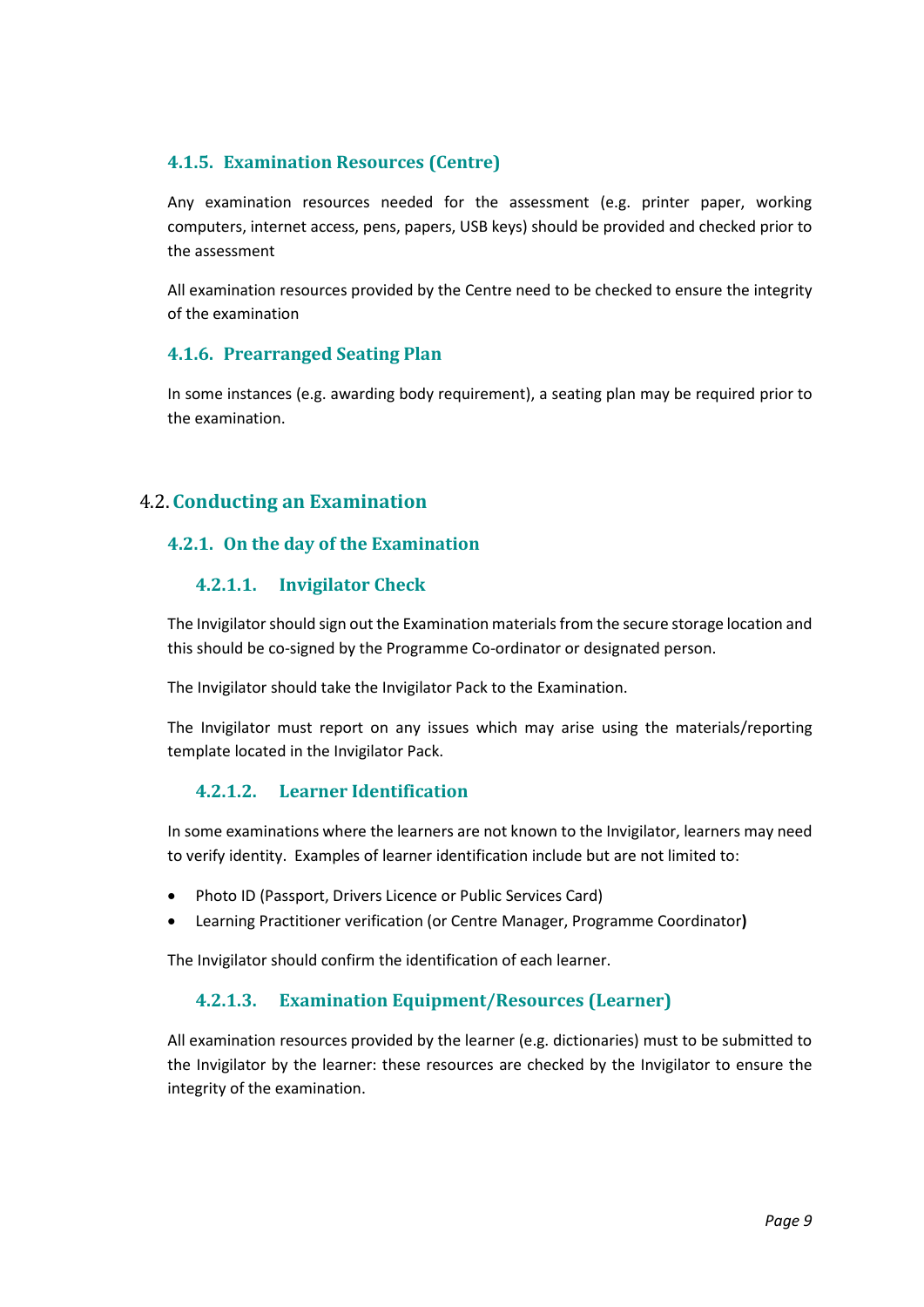#### **4.2.1.4. Reasonable Accommodation**

If reasonable accommodation is provided to a learner, care must be taken to ensure that the integrity of the assessment and adherence to the standards is maintained at all times.

#### **4.2.1.5. Seating Plan**

<span id="page-9-0"></span>All learners are required to sit in the designated seat according to the pre-arranged seating plan if a pre-planned seating plan is required.

#### **4.2.1.6. Mobile Phones/Internet Enabled Devices/Bags**

<span id="page-9-1"></span>Mobile phones and/or internet enabled devices must be switched off and placed on the floor. If a learner is found to have a mobile phone and/or internet enabled device, that is switched on, in his/her possession i.e. not on the floor, it will be confiscated and reported as a breach of the examination.

Bags must be placed out of the reach of each learner.

#### <span id="page-9-3"></span><span id="page-9-2"></span>**4.2.2. Commencing the examination**

#### **4.2.2.1. Attendance/Sign-in (or Sign-out)**

The Invigilator will distribute the attendance/ sign-in sheet (or a sign-out sheet when handing up work, if preferred) and ensure that all learners in attendance have signed. This will be done in conjunction with the ID check (see 4.2.1.2)

#### **4.2.2.2. Examination Papers**

<span id="page-9-4"></span>The opening of the examination papers is witnessed and signed by a learner: the Invigilator co-signs.

The examination papers and answer books (if required) will be distributed face down by the invigilator at the commencement of the examination. Learners are not permitted to commence reading the instructions until permitted by the invigilator. If required, computers and other equipment may need to be switched on or learners logged in prior to the commencement of the assessment.

#### **4.2.2.3. Commencement of Assessment**

<span id="page-9-5"></span>The salient points from the **Examination Learner Instructions (Short Version)** (see Appendix 2) should be **read aloud** to all learners before the time for the examination commences.

The specified examination start time, duration and end time will also be **read aloud** to learners and **written on** whiteboard/flipchart/other.

Learners may then commence the assessment. The assessment starting time will be noted on the Invigilator Report.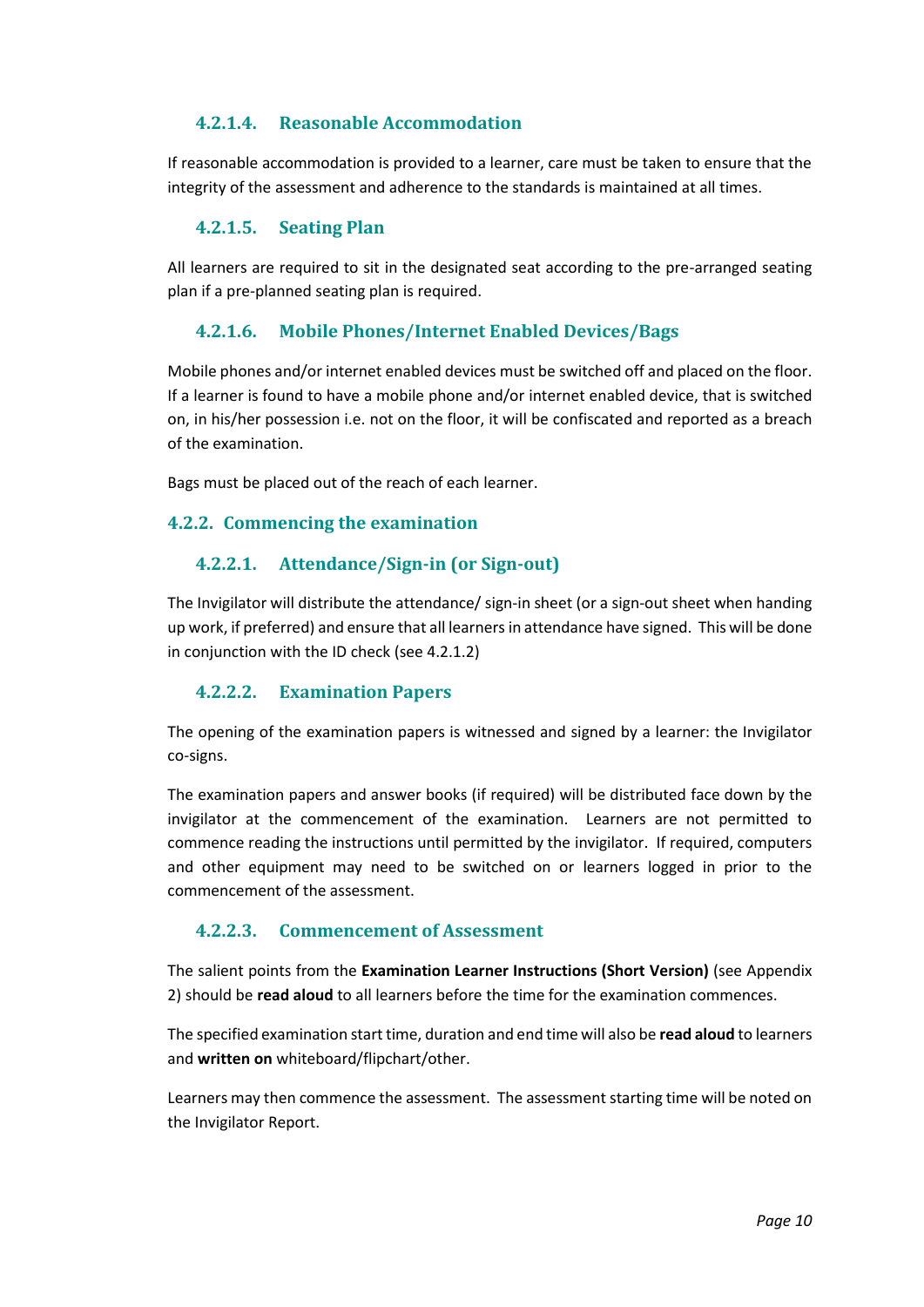#### <span id="page-10-0"></span>**4.2.3. Conducting assessment**

#### **4.2.3.1. Guidelines on conducting assessment**

- <span id="page-10-1"></span>• Only learners sitting the examination and authorised personnel can be present in the room
- No learner may be authorised **to enter the examination after a specified timeframe of thirty (30) minutes)** from the time at which the examination began (recommended time for 2 hour examination).
- No learner may be authorised **to leave the examination until after a specified timeframe of at least thirty (30) minutes** from the time at which the examination began (recommended time for 2 hour examination). Permission to the learner will be denied until after the specified time has elapsed.
- Strict silence must be observed in the examination. (Due to the nature of some specific events (for example, oral assessments, some practical assessments), this guideline may not apply).
- Each learner should check that they have the correct examination instructions (e.g. examination paper, task list)
- A learner should raise his/her hand if he/she wishes to attract the attention of the Invigilator during the examination.
- A learner shall not, while in the examination
	- $\circ$  Use, or attempt to use, any book<sup>1</sup>, memorandum, notes or paper (save the examination paper and such answer books, etc., as shall have been supplied to him/her by the Invigilator); or
	- o Aid, or attempt to aid, another learner; or
	- o Obtain, or attempt to obtain, aid from another learner, or Invigilator; or
	- o Communicate, or attempt to communicate, in any way, with another learner within the Centre or by electronic means with a person outside the Centre.
	- A learner shall:
		- o Not take out, or attempt to take out, of the examination, any answer books, whether used or unused,
		- o Not take out examination paper (if applicable)
		- o Shall not damage the examination premises or its furniture.

#### **4.2.3.2. Learners leaving the examination**

<span id="page-10-2"></span>A learner may not be permitted to leave the examination and return during the examination period unless the Invigilator is satisfied that the learner's need to leave the examination is genuine, (e.g. because of illness, urgent need to visit the toilet, etc.). A learner who leaves the examination during any period of examination shall not be re-admitted during that period unless the learner has been in the care of a representative of the Centre. The learner must hand the examination material/documentation to the Invigilator on leaving the examination. In the event of a practical assessment, computers and other equipment may need to be switched off. The Invigilator should record on the cover of the answer book the time of

<sup>&</sup>lt;sup>1</sup> Exceptions include resources specifically required for the assessment event (e.g. dictionary, log books etc.)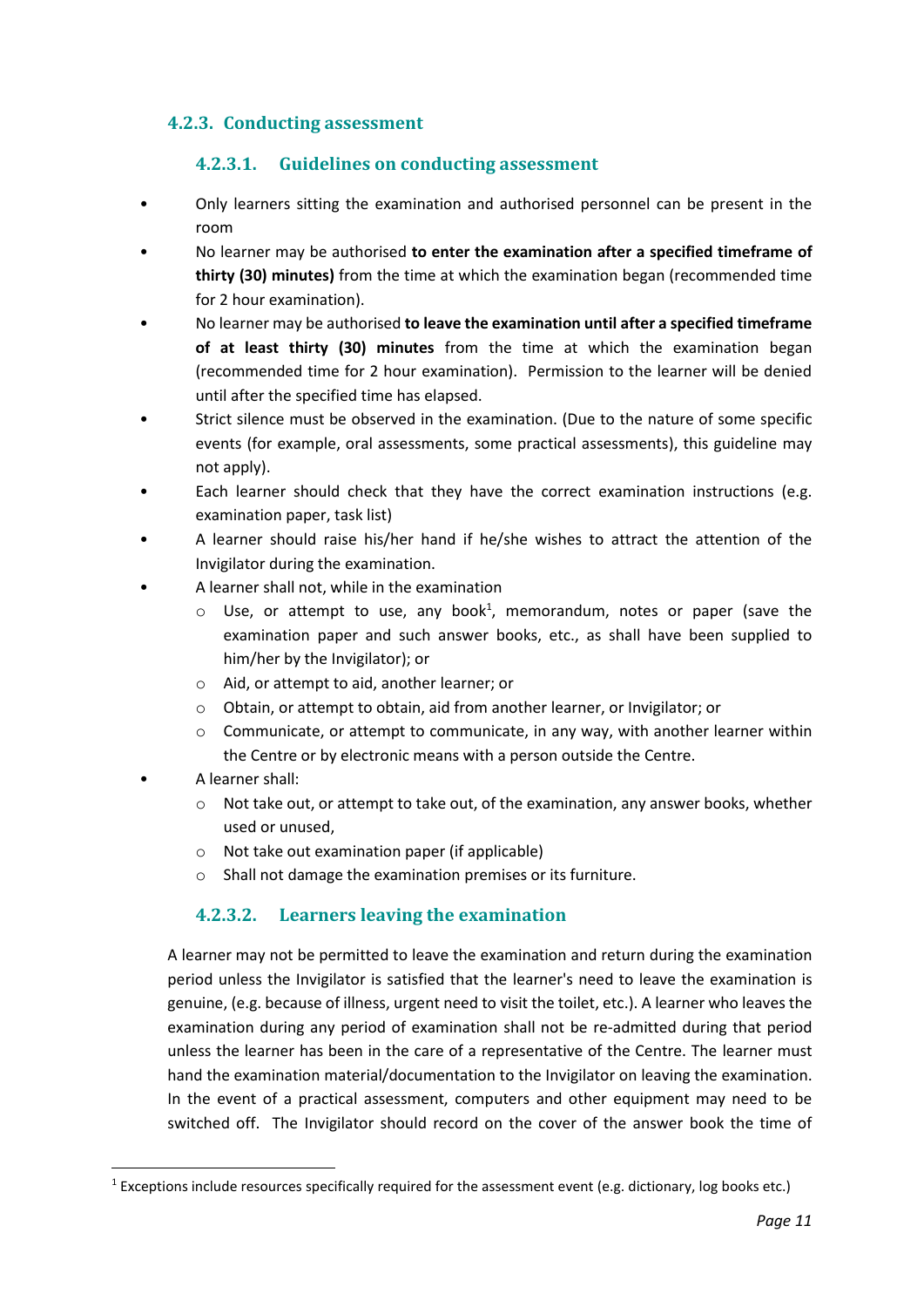departure from and return to the examination and the reason for the absence; the time lost by the learner may not be compensated for at the close of the assessment period. Particulars of any such occurrence should be reported on the appropriate Invigilator Report.

#### **4.2.3.3. Erratum notice**

<span id="page-11-0"></span>Where an error in the examination has been noted, the Invigilator will seek clarification from the Learning Practitioner (or other subject matter expert if Learning Practitioner is unavailable) who should be available to clarify the query. This amendment will be communicated all learners and noted on the Invigilator Report. **The integrity of the examination must be maintained at all times.** 

#### **4.2.3.4. Unexpected event during an examination**

<span id="page-11-1"></span>When an unexpected event occurs during an examination (fire alarm, medical emergency, etc.), the Invigilator must ensure that integrity of the examination is maintained.

Any unexpected events should be noted in the Invigilator Report.

<span id="page-11-2"></span>In some instances (e.g. critical illness, fire, etc.) the examination may need to be abandoned.

#### **4.2.3.5. Learners who have completed at least ten (10) minutes before the concluding time**

No learner shall be permitted to leave the examination in the final ten (10) minutes of the examination

#### <span id="page-11-3"></span>4.3.**Concluding Assessment**

- The Invigilator will remind learners that there are **ten (10) minutes** remaining and that all learners should remain in the room until the assessment concludes.
- At the end of the examination:
	- $\circ$  Learners are reminded to ensure that all scripts are signed before they are handed up and that the sign-out sheet is signed (where applicable).
	- o Learners must remain in their seats until all assessment material has been collected by the Invigilator.
- Once all assessment materials have been collected, learners are permitted to leave.
- The Invigilator is responsible for the collection and packaging of all examination material in the manner required by the Centre and transporting it to the designated member of staff for safe and secure storage

#### **References**

QQI (2013) Quality Assuring Assessment Guidelines for Providers. Available at:

[https://www.qqi.ie/Downloads/Quality%20Assuring%20Assessment%20-](https://www.qqi.ie/Downloads/Quality%20Assuring%20Assessment%20-%20Guidelines%20for%20Providers%2c%20Revised%202013.pdf) [%20Guidelines%20for%20Providers%2c%20Revised%202013.pdf](https://www.qqi.ie/Downloads/Quality%20Assuring%20Assessment%20-%20Guidelines%20for%20Providers%2c%20Revised%202013.pdf)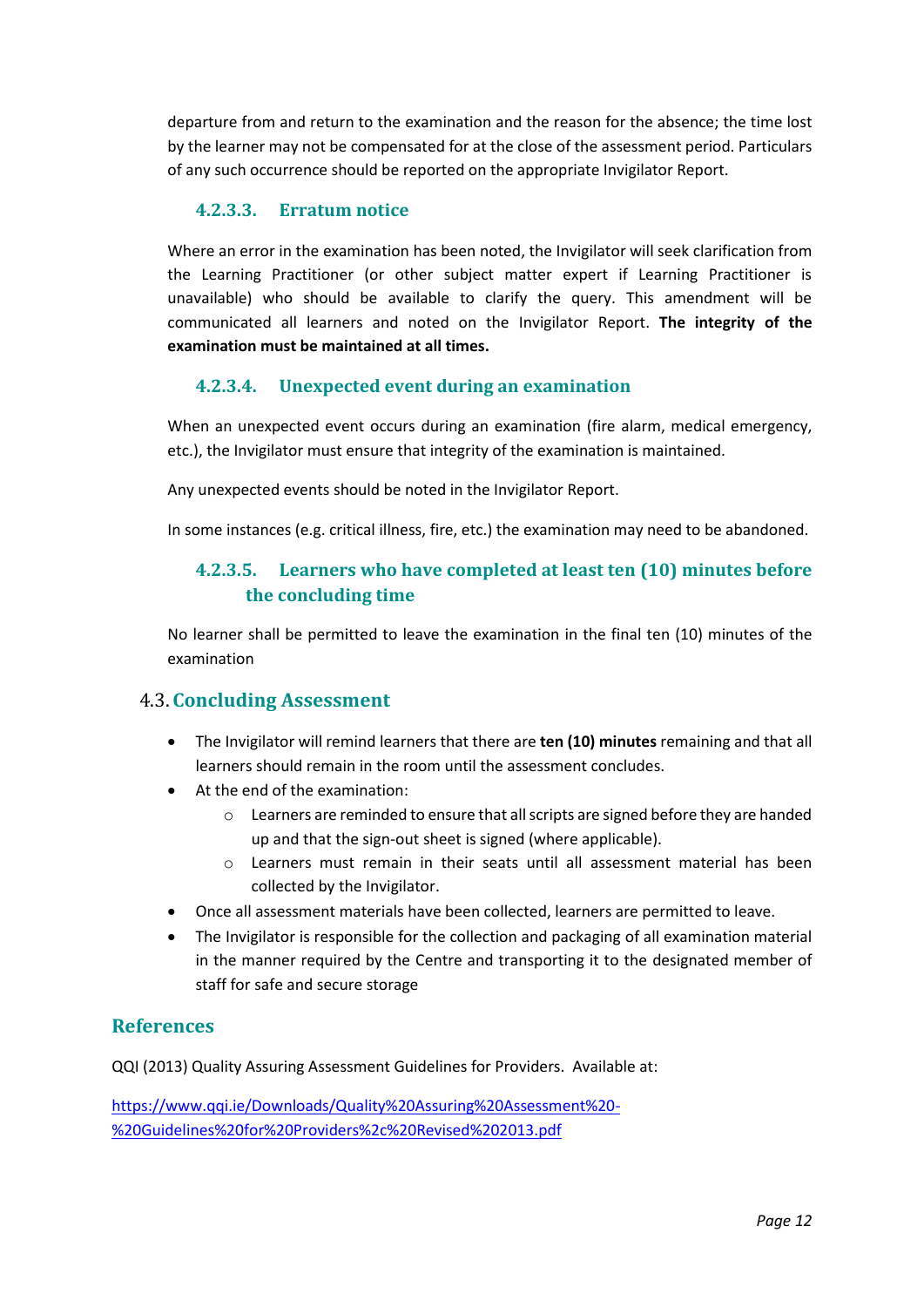# <span id="page-12-0"></span>**Appendix 1: Non-programmable calculators**

- o *Programmable calculators are prohibited. The term "programmable" includes any calculator that is capable of storing a sequence of keystrokes that can be retrieved after the calculator is turned off or powers itself off. Note that the capacity to recall, edit and replay previously executed calculations does not render a calculator programmable, provided that this replay memory is automatically cleared when the calculator is powered off. Also, the facility to store numbers in one or more memory locations does not render a calculator programmable.*
- o *Calculators with any of the following mathematical features are prohibited:*
	- *graph plotting*
	- *equation solving*
	- *symbolic algebraic manipulation*
	- *numerical integration*
	- *numerical differentiation*
	- *matrix calculations*
- o *Calculators with any of the following general features are prohibited:*
	- *data banks*
	- *dictionaries*
	- *language translators*
	- *text retrieval*
	- *capability of remote communication*

(State Examinations Commission, 2017)

See [www.examinations.ie](http://www.examinations.ie/) for full list of calculators which are allowed and disallowed in SEC examinations. This is a useful guide.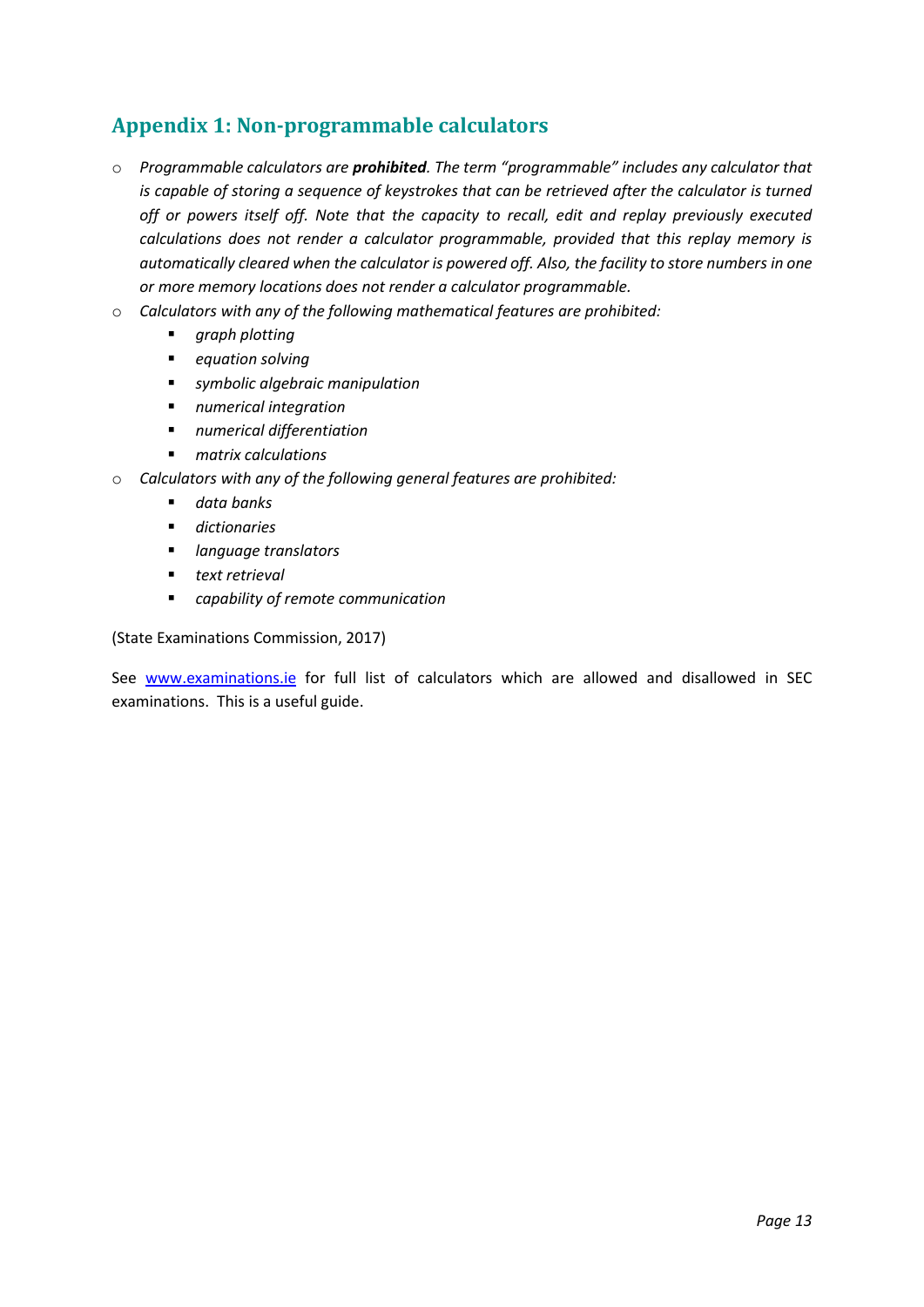# <span id="page-13-0"></span>**Appendix 2: Examination Learner Instructions (Short Version)**

- 1. Mobile phones and/or internet enabled devices must be switched off and placed on the floor. If a learner is found to have a mobile phone and/or internet enabled device, that is switched on, in his/her possession i.e. not on the floor, it will be confiscated and reported as a breach of the examination.
- 2. Bags must be placed out of the reach of each learner.
- 3. No learner may be authorised **to enter the examination after thirty (30) minutes** from the time at which the examination began (recommended time for 2 hour examination).
- 4. No learner may be authorised **to leave the examination until thirty (30) minutes** from time at which the examination began (recommended time for 2 hour examination).
- 5. Strict silence must be observed in the examination. (Due to the nature of some specific events (for example, oral assessments, some practical assessments), this guideline may not apply).
- 6. Each learner should check that they have the correct examination instructions (e.g. examination paper, task list)
- 7. A learner should raise his/her hand if he/she wishes to attract the attention of the Invigilator during the examination.
- 8. A learner shall not, while in the examination
	- $\circ$  Use, or attempt to use, any book<sup>2</sup>, memorandum, notes or paper (save the examination paper and such answer books, etc., as shall have been supplied to him/her by the Invigilator); or
	- o Aid, or attempt to aid, another learner; or
	- o Obtain, or attempt to obtain, aid from another learner, or Invigilator; or
	- $\circ$  Communicate, or attempt to communicate, in any way, with another learner within the Centre or by electronic means with a person outside the Centre.
- 9. A learner shall:
	- $\circ$  Not take out, or attempt to take out, of the examination, any answer books, whether used or unused,
	- o Not take out the examination paper (if applicable)
	- Not damage the examination premises or its furniture.
- 10. No learner shall be permitted to leave the examination in the **final ten (10) minutes of the examination**
- 11. At the end of the examination:
	- $\circ$  Learners will be reminded to ensure that all scripts are signed and they must sign out if applicable.
	- o Learners must remain in their seats until all assessment material has been collected by the Invigilator.
- 12. Once all assessment materials have been collected, learners are permitted to leave.
- 13. A learner may be expelled from the examination if his/her behaviour is such as to jeopardise the successful conduct of the examination.

 $2$  Exceptions include resources specifically required for the assessment event (e.g. dictionary, maths formulae and log table etc.)